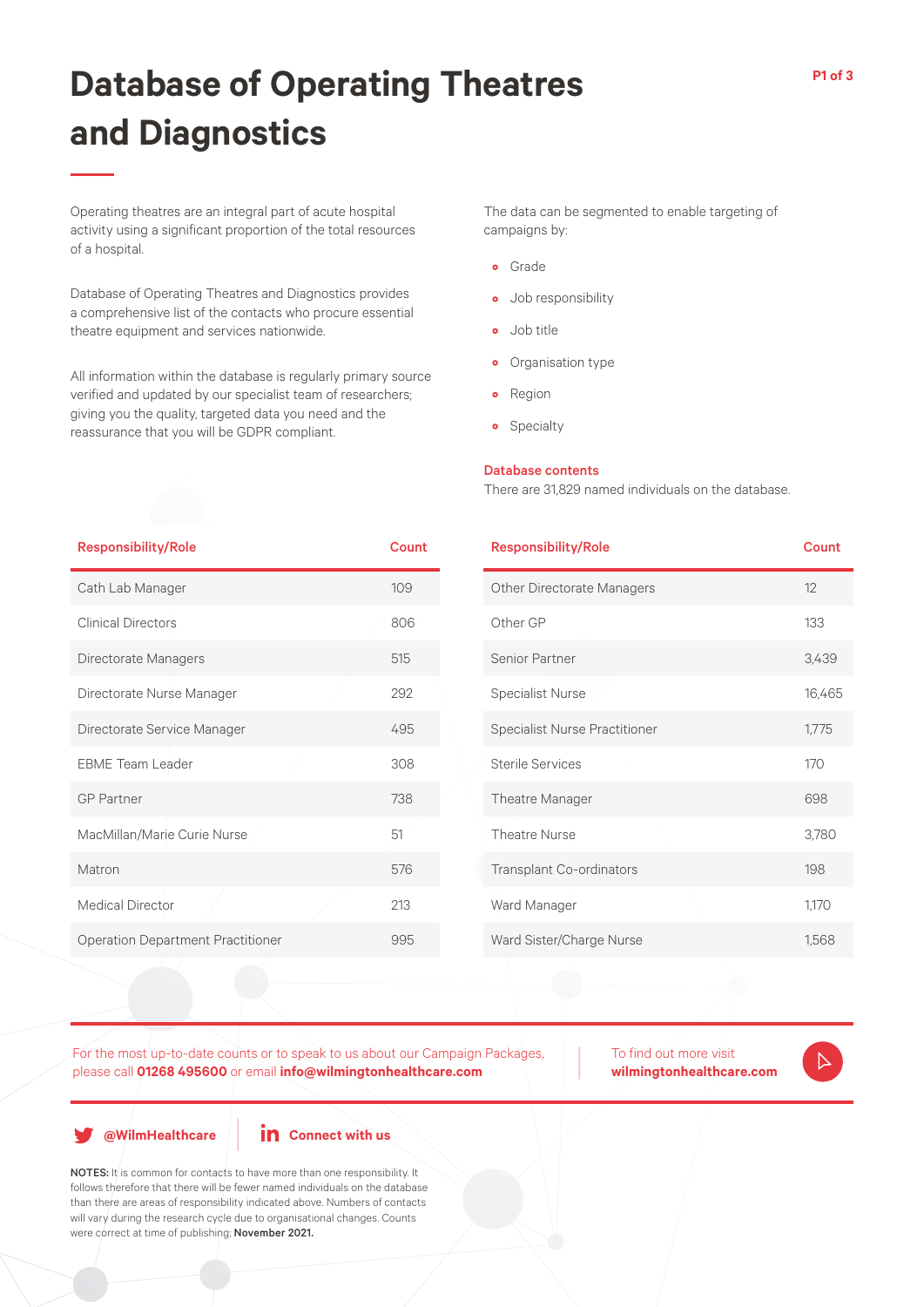## **Database of Operating Theatres and Diagnostics**

## The database covers the following areas of specialty/service:

- $\circ$  A & E
- Anaesthetics
- Audiological Medicine
- Burns & Plastic Surgery
- Cardiothoracic Surgery
- Colo-Proctology
- Colposcopy
- Colo-Rectal Oncology
- Colo-Rectal Surgery
- Corneo Plastic Surgery
- Cosmetic Surgery Surgical
- Dental Surgery
- Dentistry
- Endoscopy
- ENT
- Foetal Medicine
- Gastric Surgery
- Gastroenterology
- General Surgery
- Hepatobiliary
- ITU/ICU
- Laparoscopic Surgery
- Maxillofacial Surgery
- Neurosurgery
- Obstetrics & Gynaecology
- Ophthalmology
- Oral & Maxillofacial Surgery
- Oral Surgery
- Orthodontics
- Orthopaedics
- Paediatric A & E
- Paediatric Anaesthetics
- Paediatric Gastroenterology
- Paediatric Plastic Surgery
- Paediatric Surgery
- Plastic Surgery
- Prosthetic Dentistry
- Renal
- Restorative Dentistry
- Surgical Oncology
- Thoracic Surgery
- Tissue Viability/Wound Care
- Transplantation
- Upper GI Surgery
- Urology
- Vascular

\*Anaesthetists managed by theatre departments only.

For the most up-to-date counts or to speak to us about our Campaign Packages, please call **01268 495600** or email **info@wilmingtonhealthcare.com**

To find out more visit **wilmingtonhealthcare.com**



**@WilmHealthcare**



NOTES: It is common for contacts to have more than one responsibility. It follows therefore that there will be fewer named individuals on the database than there are areas of responsibility indicated above. Numbers of contacts will vary during the research cycle due to organisational changes. Counts were correct at time of publishing; November 2021.